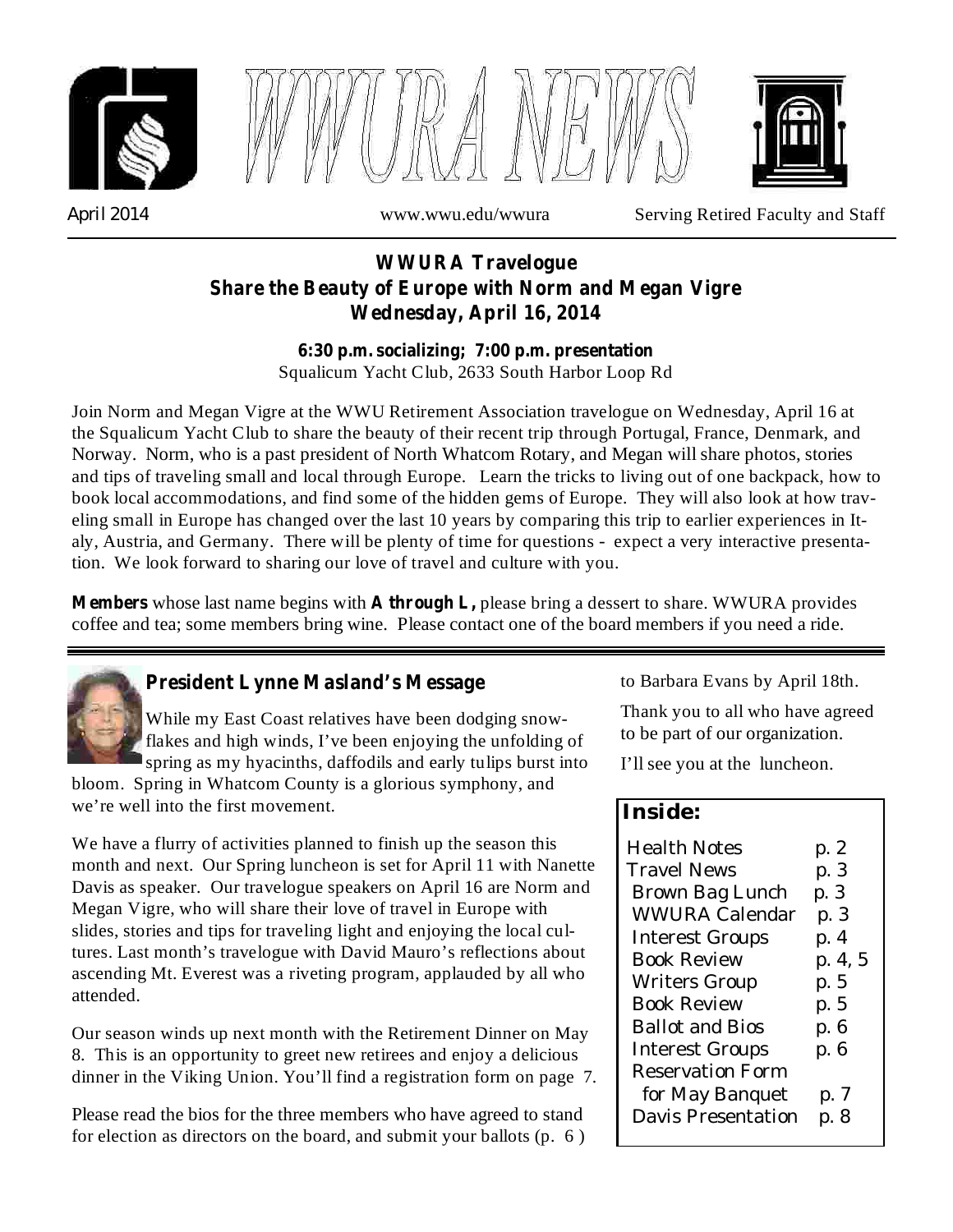### **April 2014 Health Notes by Evelyn Ames Adding "Joy" and "Laughter" to Your Steps to Healthy Aging!**

At the conclusion of Dave Mauro's presentation at March's WWURA Travelogue, we were encouraged us to add joy to daily living. With this in mind and with brief definitions of "joy" and "laughter," April's Health Notes offers helpful suggestions for healthy aging with joy and laughter as important components.

Joy is "the emotion evoked by well-being, success, or good fortune or by the prospect of possessing what one desires" or "success in doing, finding, or getting something done." http://www.merriamwebster.com/dictionary/joy. The Joy Project suggests "we are born with the capacity to be joyful - we don't need anything else or anyone's permission. We can be joyful all the time - it's a choice!" http://www.thejoyproject.com/our\_definition\_of\_joy. Laughter is the action of or noise produced by laughing" and is the "experience of manifestation of mirth, amusement, scorn, or joy" http://dictionary.reference.com/browse/laughter.

"Humor is infectious. The sound of roaring laughter is far more contagious than any cough, sniffle, or sneeze. When laughter is shared, it binds people together and increases happiness and intimacy. Laughter also triggers healthy physical changes in the body. Humor and laughter strengthen your immune system, boost your energy, diminish pain, and protect you from the damaging effects of stress. Best of all, this priceless medicine is fun, free, and easy to use"

(http://www.helpguide.org/life/humor\_laughter\_health.htm).

Add laughter to daily living: Smile (it is the beginning of laughter!). Count your blessings! Move toward laughter when you hear it! "More often, people are very happy to share something funny because it gives them an opportunity to laugh again and feed off the humor you find in it. When you hear laughter, seek it out and ask, "What's funny?" "Spend time with fun, playful people." "Ask people, "What's the funniest thing that happened to you today? This week? In your life?" www.helpguide.org/life/humor\_laughter\_health.htm Other ideas: laugh at yourself, lighten up (look for funny pictures/posters), deal with stress as it can dampen laughter and humor, and observe the play of children! Children know how to have fun when they play!

The 1999 Resource Booklet from the American Association for World Health highlights these 10 **Steps to Health Aging:** 1. Live a healthy life--START NOW... It's never too late. 2. Eat right and keep moving daily. 3. Keep your mind active--keep learning new things. 4. Select a health care provider who is knowledgeable about healthy aging and conditions affecting older people. 5. Know health care benefits available to you under Medicare, state programs and private insurance. 6. Take advantage of prevention programs/services in community. 7. Get involved in programs in your own community that help you live a healthy life. 8. Stay socially engaged--volunteer in community with people of all ages. 9. Make informed financial decisions--plan ahead for older stages of life. 10. Become informed about living arrangements such as assisted living and life-care communities. For this last one, Whatcom Alliance for HealthCare Access at 800 E. Chestnut (lower level) is available for help. Phone is 360-788-6592.

**What is Your Aging I.Q.?** "We all know someone `old`. It might be a grandparent, a neighbor, or maybe the person behind the counter at the dry cleaners. But what is normal aging? In this booklet there are several very short stories, each followed by a few related questions. Some are multiple-choice, some are true/false (T/F), and some yes/no (Y/N)." Take this test at National Institute of Aging (NIH) http://www.nia.nih.gov/health/puHYPERLINK "http://www.nia.nih.gov/health/publication/whats-youraging-iq/about-booklet"bHYPERLINK "http://www.nia.nih.gov/health/publication/whats-your-agingiq/about-booklet"lHYPERLINK "http://www.nia.nih.gov/health/publication/whats-your-aging-iq/aboutbooklet"ication/whats-your-aging-iq/about-booklet.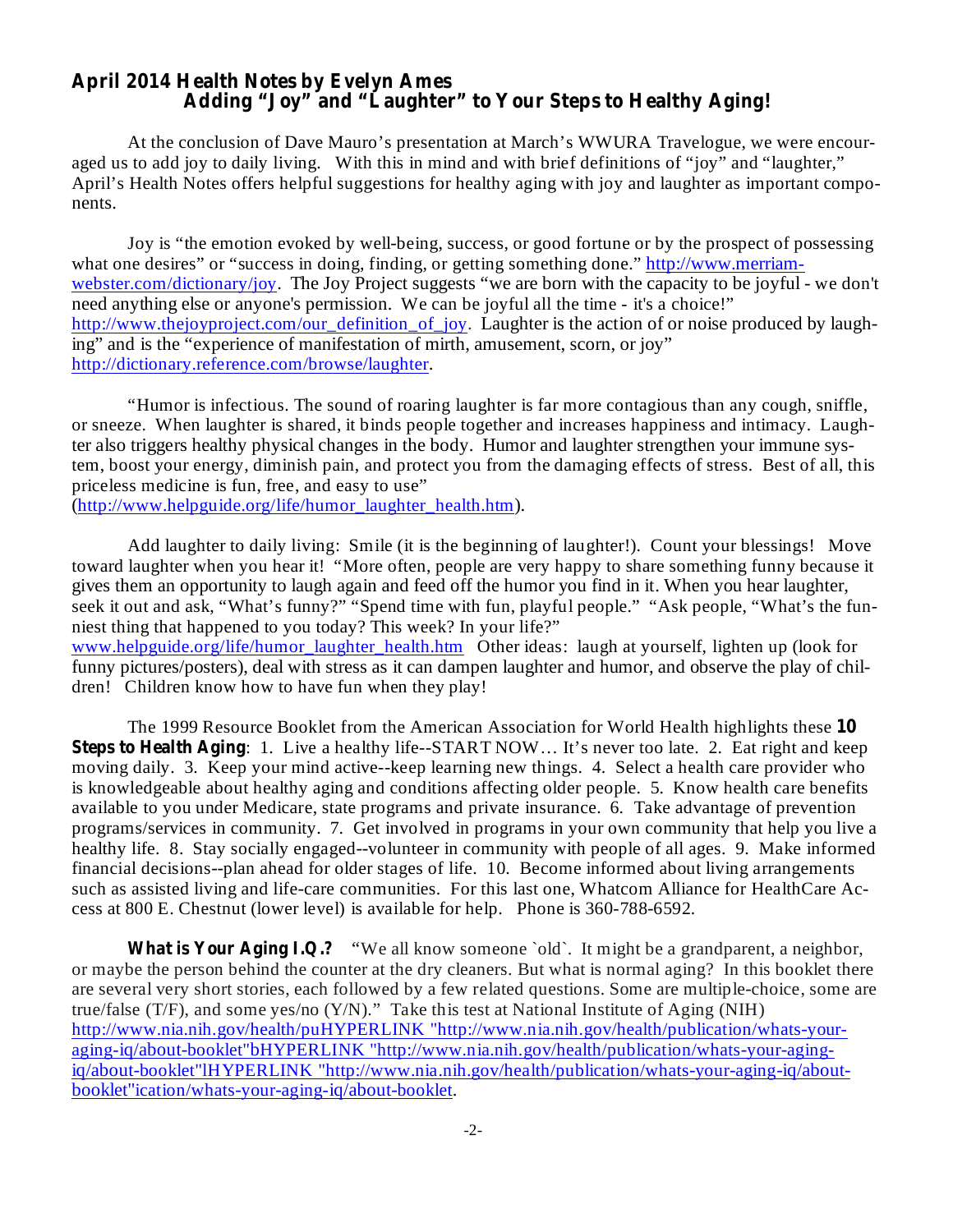# **WWURA TRAVEL NEWS**

Listed below are some trips WWURA members are planning to take over the next few years. If you are interested in any of these trips, contact the person planning the trip.

## **Donna and John Moore,** 360-733-5769, <dfmoore12@gmail.com>

NEW ZEALAND - FEBRUARY 2015 - OVERSEAS ADVENTURE TRAVEL. " Discover New Zealand's stunning South Island--a wonderland of alpine peaks, verdant farms, Victorian garden towns, ancient Maori culture and good-natured Kiwi hospitality."

ELEGANT ELBE - FALL 2015 - VIKING RIVER CRUISE. "Discover the natural beauty of East Germany's dramatic landscape on an Elbe River cruise. Tour the opulent palaces of Saxon monarchs and stroll through beautifully landscaped gardens; sail between the dramatic sandstone cliffs of Germany's "Saxon Switzerland." Marvel at the baroque splendor of Dresden and see how Meissenware porcelain is produced. Walk in the footsteps of Martin Luther in Wittenberg. The trip is book-ended by a night in Berlin and one in Prague."

## **Marty and Gail Haines,** 360-676-1344, <mghaines@comcast.net>

GUATEMALA -- JANUARY 2015 - VIRIDIS TRAVEL PARTNERS. "This is your opportunity to explore the many contrasts of Guatemala in style and comfort. From the cobblestone streets of the 16th century Spanish colonial capital of Antigua to Lake Atitlan, to the ancient Mayan ruins at Tikal, your senses will be gratified by the variety of experiences this 10 day trip provides."

HEART OF INDIA AND BHUTAN - FALL 2015 - OVERSEAS ADVENTURE TRAVEL. "The scent of roasted cumin seeds floats through an outdoor bazaar in Delhi, a girl's bracelets jangle on her arm as she prepares for a festival, Hindu pilgrims descend ghats into the holy Ganges. In India every moment brings new stimulation for the senses and the spirit, from the excitement of the well-known "Golden Triangle" cities of Delhi, Agra, and Jaipur to the tranquility of the unexpected retreats that lie between them -- we explore it all." "Bhutan cautiously controls tourism to protect its legacy as one of the world's top ten biodiversity hotspots. Experience a magical, mystical world of elaborate temple-fortresses, ancient customs and mind-boggling Himalayan scenery."

JAPAN'S CULTURAL TREASURES - OVERSEAS ADVENTURETRAVEL. "A colorful Shinto festival winds its way past neon lights and Tokyo skyscrapers, a modern bullet train speeds past a farmer tending his rice paddy, a well-dressed businessman stops in a Buddhist temple to light incense, majestic Mount Fuji provides a beautiful backdrop for Hakone, where locals and travelers relax in volcanic hot springs. Join us as we explore more than 2000 years of Japanese history and culture, from ultra-modern Tokyo through the former imperial capital of Kyoto all the way back to Kanazawa's unique samurai architecture. ...we'll stay in a Japanese style ryokan inn, visit local markets and craft workshops, partake in a traditional tea ceremony and travel by rail just as the Japanese do.

| <b>WWURA Brown Bag Lunch</b>                                                         | WWURA 2014 Calendar         |
|--------------------------------------------------------------------------------------|-----------------------------|
| Friday, May $16 - 12$ noon to 1:00 p.m.<br><b>REI Community Room-400 36th Street</b> | April                       |
|                                                                                      | 11-Spring Luncheon          |
| <b>Topic: "Nutrition for Arthritis: Reducing Inflamation</b>                         | 16—Travelogue               |
| <b>Through Diet"</b>                                                                 | <b>May</b>                  |
| <b>Presenter: Lisa Mitchell, Program Development for</b>                             | 6—Board Meeting             |
| Great West Region of the Arthritis Foundation.                                       | 8-WWURA Retirement Dinner   |
| If you have questions, contact Evelyn.Ames@wwu.edu (734-                             | 16—Brown Bag Lunch          |
| 3184)                                                                                | July                        |
| $-3-$                                                                                | 9-Picnic-Whatcom Falls Park |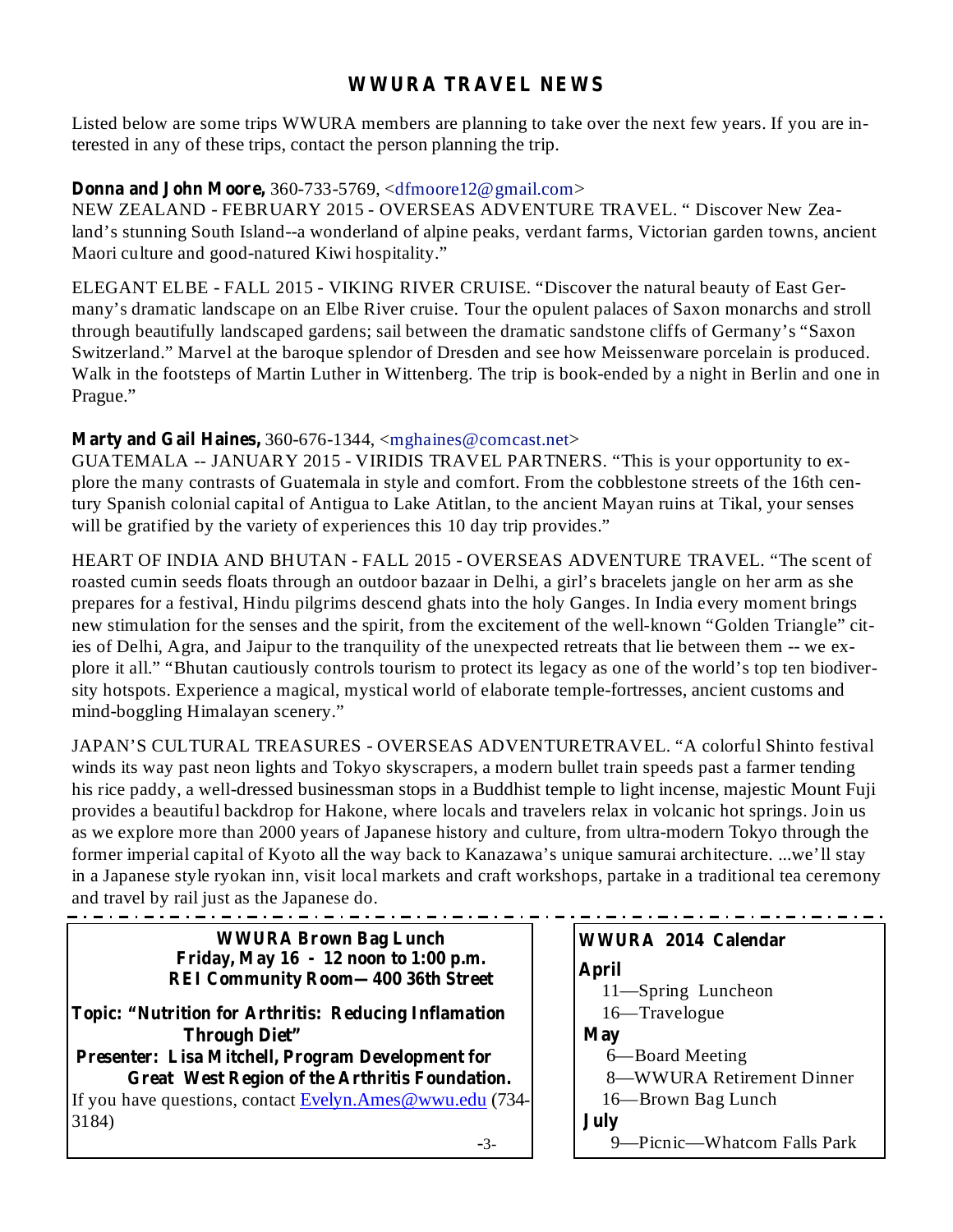## **APRIL INTEREST GROUPS**

If you are interested in one of the groups please call or email the contact person.

**BOOK GROUP** --Donna Moore, 360-733-5769 <dfmoore12@gmail.com>

We will meet Tuesday, April 15th at 2:30 P.m. at Donna Moore's home at 346 Bayside Rd. April's book is *The Elegance of the Hedgehog* by Muriel Barbery. Leader - Suzanne Krough May's book is *Some of My Lives* by Rosamond Bernier. Leader - Barbara Levin

**BRIDGE GROUP** --Nicholas Bullat, <gnbmaestro@gmail.com> Meets the 4th Tuesday of the month at member's homes. We will meet April 29th at Barb Evans home, 715 N. Garden St. # 502, 360-650-9724

**INFORMAL DINING --** Janet Berg, 360-733-4654, <janetlila@hotmail.com> Meets in small groups each month at member's homes.

**OPERA GROUP**--Evelyn Ames, 360-734-3184, <Evelyn.ames@wwu.edu>.

**Metropolitan Opera HD Series for 2013-2014,** check this website for cast and dates of encores: http:// This group usually attends the opera independently or in small groups. Call Evelyn if you need a ride. www.metoperafamily.org/metopera/liveinhd/LiveinHD.aspx In the left corner is Participating Theaters (click on United States and/or Canada for listing). There are 10 HD showings this season. Running times of each opera are listed at main web site.

Mozart's *Cosi fan tutte* at April 26 at 9:55 a.m.; Encore Wed. April 30 at 6:30 p.m. Rossini's *La Cenerentola*, May 10 at 9:55 a.m.; Encore Wed. May 14 at 6:30 p.m.

**Lincoln Theater in Mt. Vernon:** http://www.lincolntheatre.org/welcome (click on calendar) Check the **Pickford Film Center** for European opera showings: http:/pickfordfilmcenter.org/

**SKIING** - Charlie Way, 360-734-0649

**WRITER'S GROUP** - Evelyn Wright, 676-0227,<ewright410@comcast.net> Meets twice a month. The groups are kept small so there is time for reading and critiquing each other's work. The first group is now closed, but if you are interested in a second group call Bill Smith, 647-4534, <rhetor16@yahoo.com>

# **Book Review: Jeffrey Toobin's** *The Oath*

This is Toobin's third book on the Supreme Court. Published two years ago, it's about the Supreme Court and its relationship, under the chief justiceship of John Roberts, with President Obama. The other two are *Too Close to Call* (2001) about Bush v. Gore, the case that awarded the presidency to George W. Bush and *The Nine* (2007) about the Supreme Court after the death of Chief Justice Rehnquist but before John Roberts had established himself fully with the other justices. For readers who are interested in the Supreme Court and its inner workings, it is a fascinating work.

Some of its fascination comes from Toobin's skill and art. He writes well (he is a New Yorker staff writer), and he has developed relationships with several of the justices, especially former justice Sandra Day O'Connor, who was ostensibly a major source for *The Nine*, that yield details about their thinking, their approach to cases, and their relationships with some of the other justices. Also a lawyer (Harvard Law School), Toobin has a grasp of the legal nuances of many of the cases that approaches being masterful.

Using Roberts' slightly messing up his swearing in of President Obama as his starting point and frame,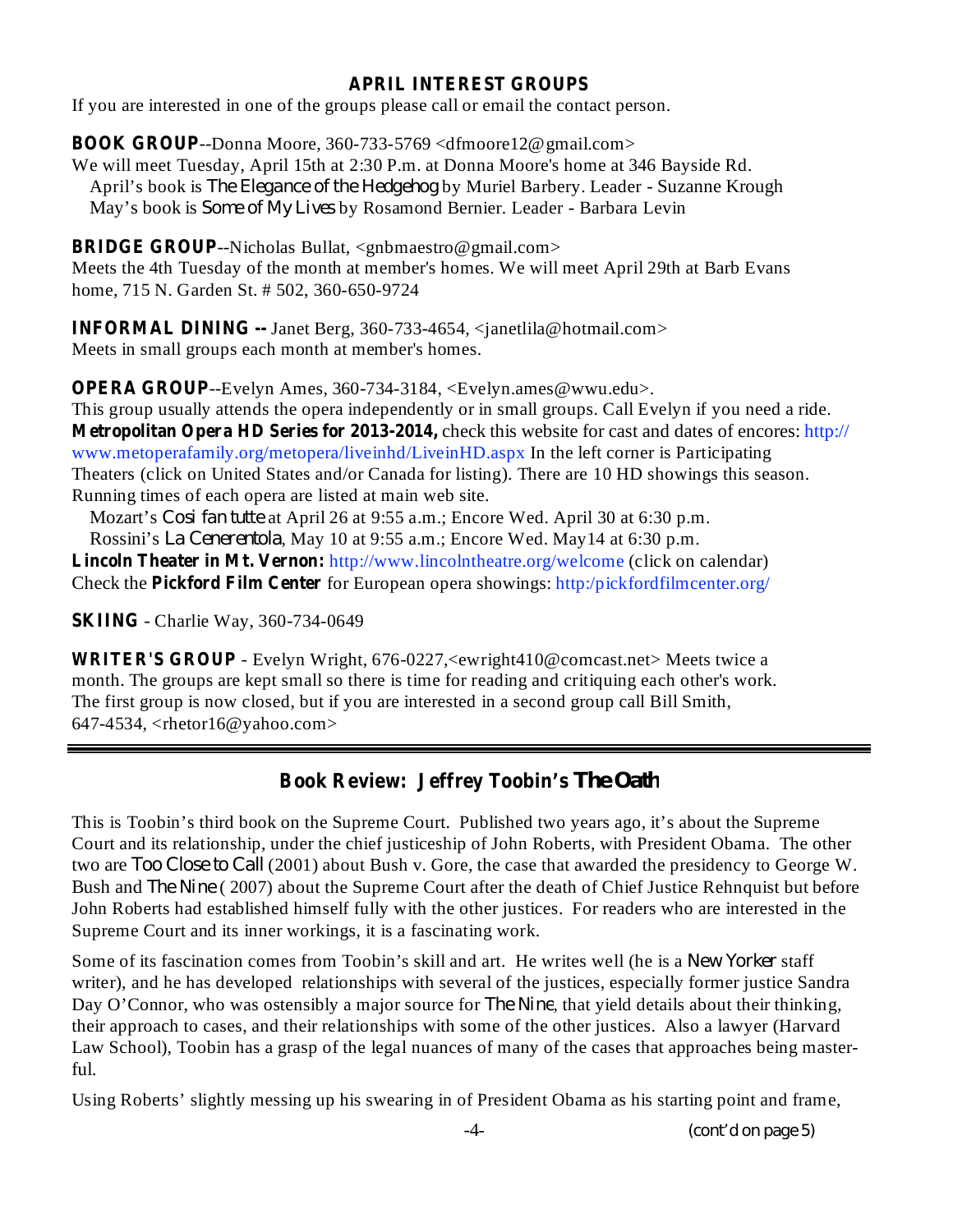# **Writer's Group**

## **Don't tell Me**

things aren't as bad as they seem. Let me wail. Don't pretend things would be better, if I'd look on the bright side! You came to cheer me up; and you're not a failure. Now don't scold me for being cheerless.

Is it painful to sit quietly, to acknowledge that suffering is real? Do you fear that grief, once admitted, will sweep us away in an ocean of tears? That there is no comfort for those who weep?

**Evelyn Wright** - What a cold and lonely planet, compassion gone, where Job still sits on a heap of ashes, hearing false comforters, hucksters offering remedies.

## **Life benedict**

Dawn, a bit down, stopped by this morning, hoping to catch a ride to night,

found us as usual running late, in need of speed, luck, good lights just to make noon on time.

Plus, it's no good, codependent, enabling patterns of friends who find a way to intrude on life

each day, Maybe, try to smile, listen, offer eggs, not a ride, sunny side up.

**Timothy Pilgrim** -

# **Book Review,** *cont'd from page 4*

Toobin follows major cases that come before the Supreme Court. Reader alert: Because Toobin is politically liberal, he is frequently critical of the Roberts court and many of its major decisions. However, he brings to his work a detailed knowledge of the general history of the Court and of the legal history of the issues that come before it. He provides detailed thumbnail sketches of many of the principals bringing or arguing cases before the Court. The personal history of all of the current justices and many past justices are given in some intriguing specifics. Example: Scalia, far right politically, and Ginsburg, left, share a love of opera and are good friends.

Of the major battles, three cases stand out. First is the Heller case, the one in which the Court overturned earlier precedents and declared that Second Amendment rights are personal rights. The second is Citizens United, a case in which the Court decided that First Amendment free speech rights extend to corporations and that therefore their political expenditures may not be restricted. In this decision the Roberts Court also overturned several earlier precedents. Toobin's third major case is, of course, the one challenging the constitutionality of The Affordable Care Act, Obamacare. In this instance Roberts voted to uphold the law, enraging many conservatives, *The Wall Street Journal* not least among them. But, Toobin notes, that vote "was an act of leadership. It's John Roberts 's Court now."

Especially with a decision to be announced soon about a second challenge to the constitutionality of the ACA, this one on the basis of freedom of religion, *The Oath* is, as I said, fascinating.

**Bob McDonnell**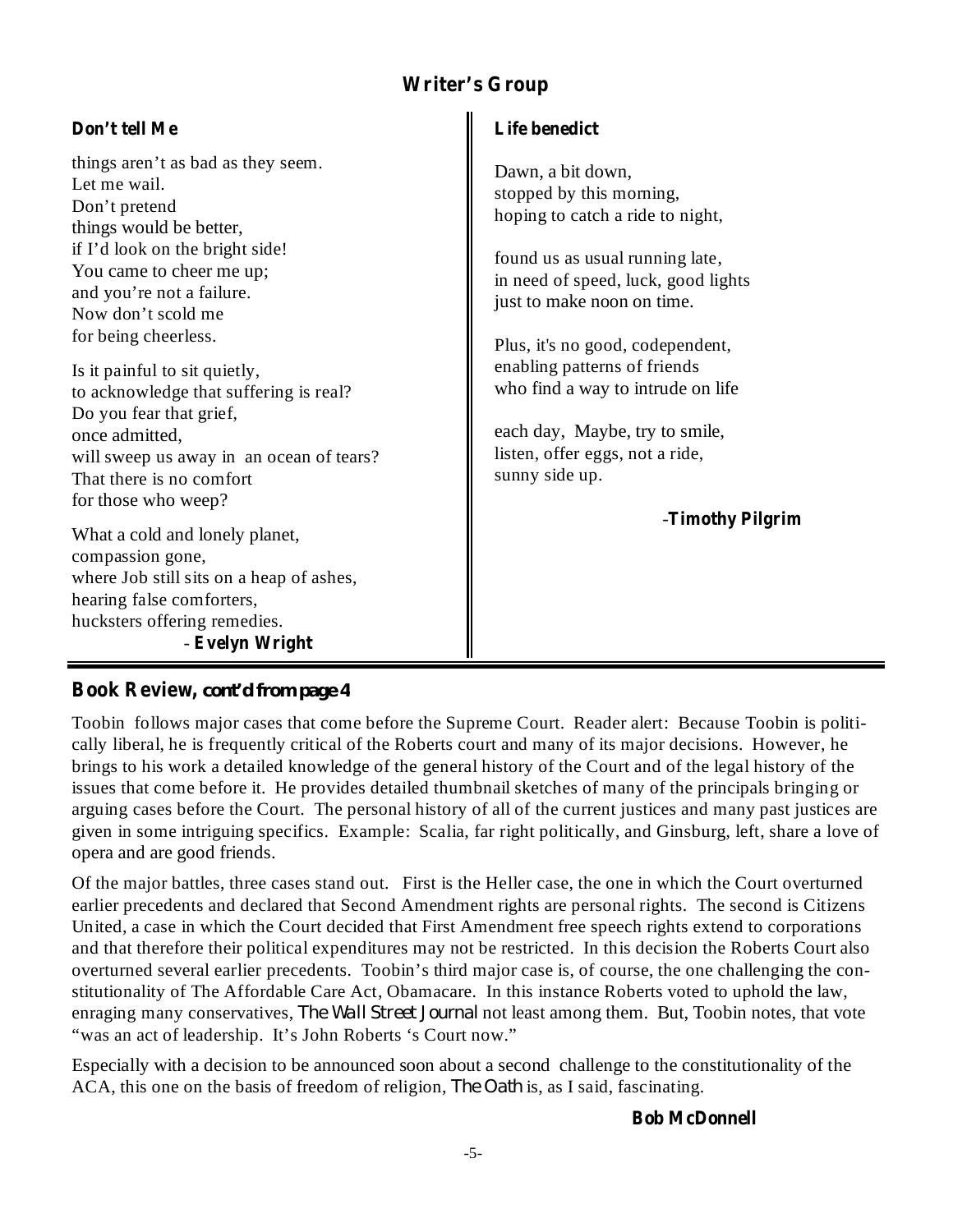### **WWURA Board of Directors Election**

The Nominating Committee ( Evelyn Ames, Barbara Evans and Lynne Masland) presents the following slate of candidates for election to three-year terms on the WWURA Board. If you wish to write in the name of another WWURA member for any of the three positions, you may do so provided you first obtain that person's agreement to serve.

### **Please detach and mail your completed ballot to Barbara Evans, 715 N. Garden Street, #502, Bellingham, WA 98225 by Friday, April 18, 2014**

#### **WWURA BALLOT—2014**

#### Faculty Position

**\_\_Ron Ward—Ron A.** Ward joined Western's faculty in 1991 as an Associate Professor of Mathematics and retired at the end of 2006. In addition to teaching both mathematics and math education classes on campus for the Department of Mathematics, he also taught both on- and off-campus classes for the Center for Regional Services as well as for Extended Education while attached to the Departments of Elementary Education and Teacher Education for Off-Campus Programs. Ron's Ph.D. is in Mathematics Education from Florida State, and his post-doctoral work was done at WSU while a participant in the National Science Foundation's *Math Scholars* program. Ron has spoken at many national meetings in math and math education, has numerous publications, and has served on the national board of directors of the Association of Mathematics Educators. His professional interests have included the development and dissemination of mathematics curricula, and his personal interests have included coaching both high school and college debate, choral singing, and both square dancing and round dancing.

### **Write In** \_\_\_

#### Staff /Administration Member Position

Margaret Woll—After earning her BA degree at Western, Margaret spent 18 years in various staff positions at Western in the areas of Space & Scheduling, Health Services, and the School of Education. For much of that time she was associated with Upward Bound where she held the position of Assistant Director and then Interim Director of that program. She has served in various capacities on the boards of numerous organizations; i.e., the Academy for Lifelong Learning, Whatcom Chorale. She is a past president of the League of Women Voters, and WWURA. She and her husband John, a retired professor of Mathematics at WWU, have enjoyed white water rafting trips, traveling to foreign countries, and singing with the Whatcom Chorale.

#### **Write In** \_\_\_

#### Member-at-Large

**Chris Gerhold**—Chris was a reading specialist in the Ferndale School District for the majority of her teaching career. As well, she has been involved in several special education programs in Seattle, Tacoma, and Whatcom County. She taught beginning computer classes for teachers and children in the early days of computers in the classroom, and wrote a LOGO computer language manual for teachers and students. Chris has been in Whatcom County for 35+ years, 4 of those years on Lummi Island, and the remainder of the time in Bellingham. She is married to George Gerhold, who taught in the Chemistry Department and was Associate Dean of Arts and Sciences. She received her undergraduate and masters degrees at WWU. George and Chris have 5 children, 13 grandchildren, and 1 great-grandchild between them. Chris enjoys walking, hiking, her strength/conditioning and Tai Chi classes, reading, art, travel, Seattle Opera, Bellingham Festival of Music, being with her family and friends.

**Write In** \_\_\_\_\_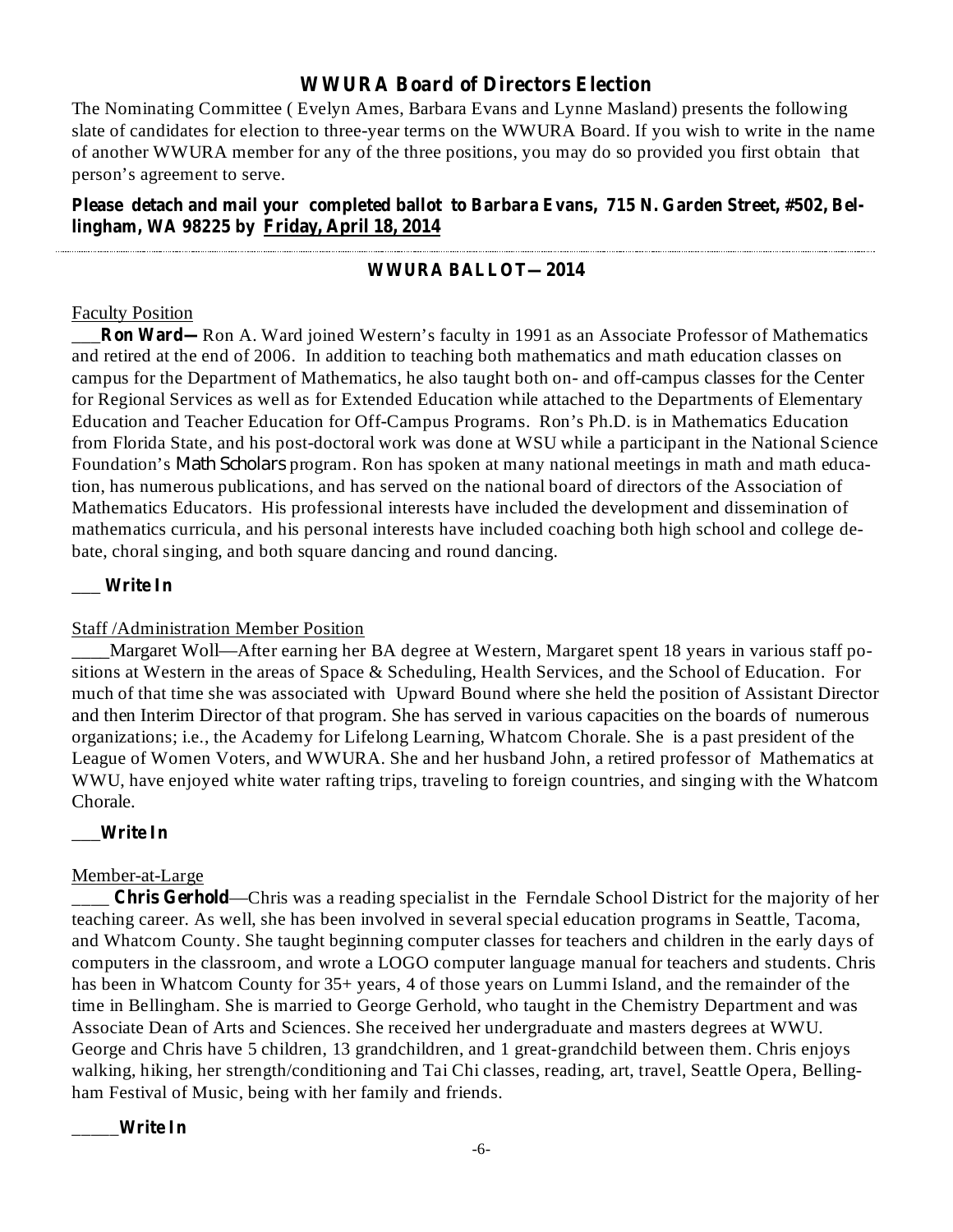## **WWURA Retirement Banquet Thursday, May 8, 2014 Viking Union Multipurpose Room Wine Reception 5:30 p.m. Program begins at 6:00 p.m.**

Please join us and welcome Western's new faculty and staff retirees with a festive banquet and musical entertainment by The Prawns, WWURA program and travel review. Each new retiree is recognized. Here is your chance to welcome and get to know the newly retired and encourage them to be part of WWURA.

### **Menu**

### **RECEPTION**

Fresh Seasonal Fruit, Domestic and Imported Cheeses, Assorted Gourmet Crackers, Brie & Raspberry Wrapped in Phyllo, White and Red Wine

### **DINNER**

**SALAD:** Mixed Green & Bibb Lettuce, with Fresh Garden Vegetables served with House Tarragon-Citrus Vinaigrette NO GLUTEN

### **ENTREE'S**

- 1. Seared Steelhead, with Fresh Herb Gremolada. Served over Mixed Spring Vegetables & Wild Rice Pilaf -NO GLUTEN
- 2. Grilled Beef Tenderloin & Jumbo Prawns, with Fresh Herb Gremolada. Served over Spring Vegetables & Wild Rice Pilaf - NO GLUTEN
- 3. Vegan and White Bean Tower—Layers of Diced Zucchini, Squash, Eggplant, and White Beans, topped with Roasted Red Pepper. Accompanied by Sundried Tomato Coulee, Celeriac Puree, & Basil Oil Drizzle - NO GLUTEN

**DESSERT:** Flourless Chocolate Cake

Dinner also served with: White and Red Wine, Dinner Rolls and Butter, Sliced Lemon in Ice Water, and Coffee and Tea

WWURA) to Jan Berg, 1029 16th Street, Bellingham, WA 98225. Reservations are due by Monday, **April 28.** Please fill out the form below, indicating your choice of entrée, and mail with your check (made out to

## **May 8th Retirement Dinner Reservation Form**